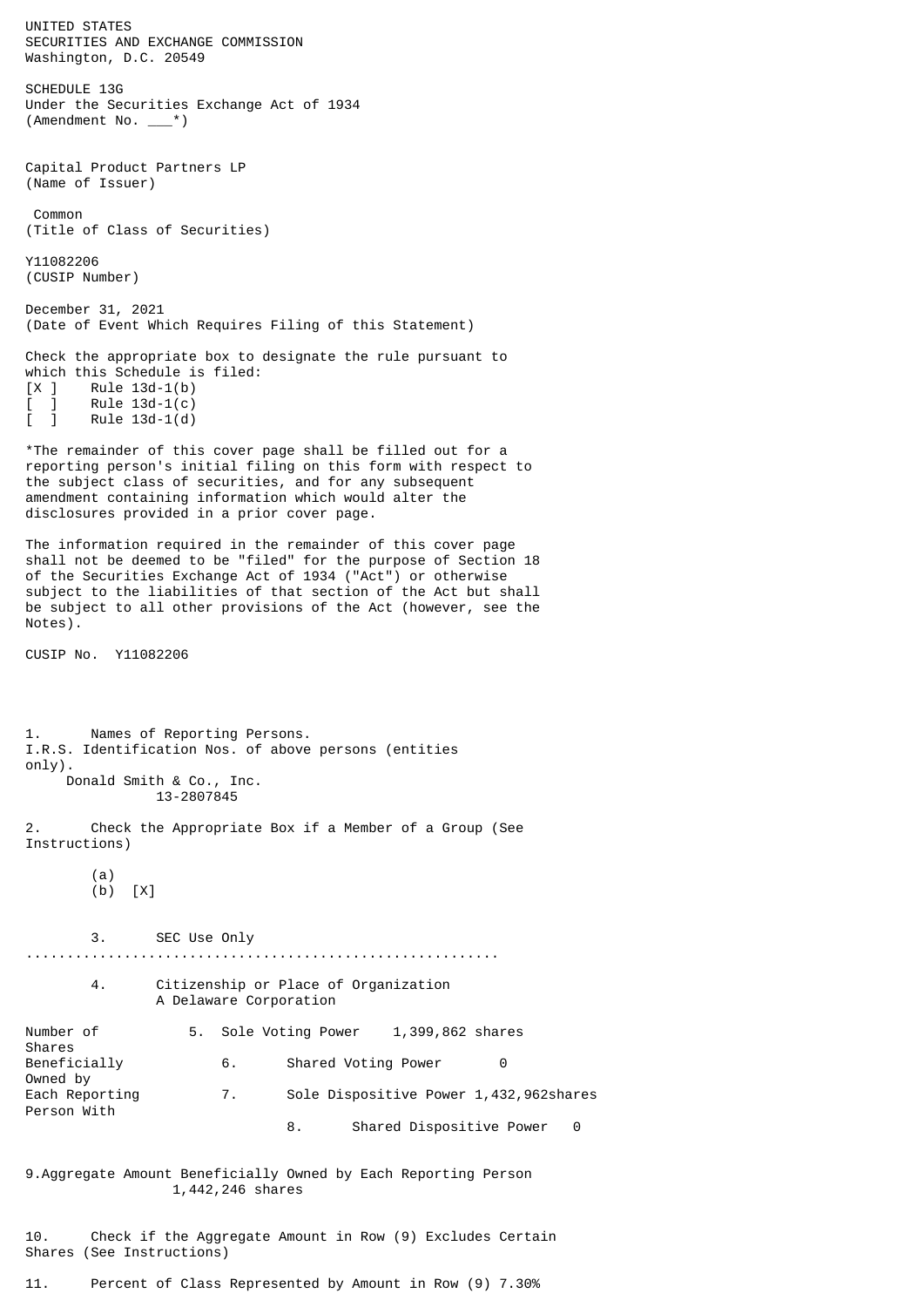1. Names of Reporting Persons. I.R.S. Identification Nos. of above persons (entities only). DSCO Value Fund, L.P. 27-1481102 2. Check the Appropriate Box if a Member of a Group (See Instructions)  $\begin{matrix} (a) \\ (b) \end{matrix}$  $[X]$ 3. SEC Use Only .......................................................... 4. Citizenship or Place of Organization A Delaware Corporation Number of 5. Sole Voting Power 9,284 shares Shares<br>Beneficially 6. Shared Voting Power 0 Owned by Each Reporting 7. Sole Dispositive Power 9,284 shares Person With 8. Shared Dispositive Power 0 9.Aggregate Amount Beneficially Owned by Each Reporting Person 1,442,246 shares 10. Check if the Aggregate Amount in Row (9) Excludes Certain Shares (See Instructions) 11. Percent of Class Represented by Amount in Row (9) 7.30%<br>12. Type of Reporting Person (See Instructions) PN Type of Reporting Person (See Instructions) Item 1. (a) Name of Issuer: Capital Product Partners LP.<br>(b) Address of Issuer's Principal Executive Offi Address of Issuer's Principal Executive Offices 3 IASSONOS Street, Piraeus J3 18537 Greece Item 2. (a) Name of Person Filing: Donald Smith & Co.,Inc. (b) Address of Principal Business Office:

152 West 57th Street New York, NY 10019

- (c) Citizenship: A Delaware Corporation
- (d) Title of Class of Securities: Common
- (e) CUSIP Number: Y11082206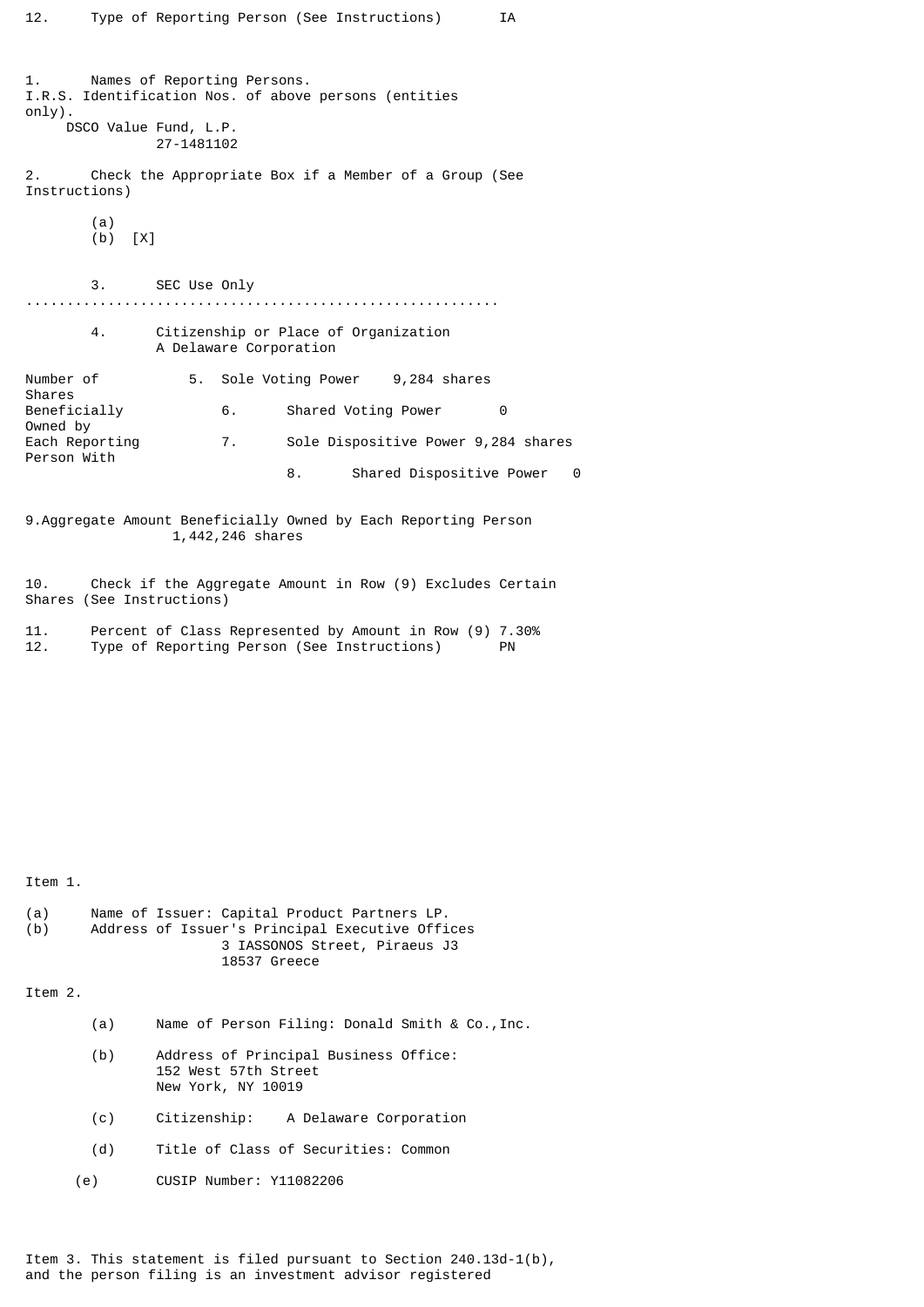in accordance with Section  $240.13d-1(b)(1)(ii)(E);$ 

Item 4. Ownership. Provide the following information regarding the aggregate number and percentage of the class of securities of the issuer identified in Item 1.

- (a) Amount beneficially owned: 1,442,246
- (b) Percent of class: 7.30%
- (c) Number of shares as to which the person has: (i) SOLE POWER TO VOTE:
- Donald Smith & Co., Inc. 1,399,862 DSCO Value Fund, L.P. 9,284
- (ii) SHARED POWER TO VOTE: SEE ITEM 6
- (iii) SOLE POWER TO DISPOSE: Donald Smith & Co., Inc. 1,432,962 DSCO Value Fund, L.P. 9,284
- Item 5. Ownership of Five Percent or Less is NOT APPLICABLE

Item 6. Ownership of More than Five Percent on Behalf of Another Person: 1. Donald Smith & Co., Inc. does not serve as custodian of the assets of any of its clients; accordingly, in each instance only the client or the client?s custodian or trustee bank has the right to receive dividends paid with respect to, and proceeds from the sale of, such securities.

The ultimate power to direct the receipt of dividends paid with respect to, and the proceeds from the sale of, such securities, is vested in the institutional clients which Donald Smith & Co., Inc. serves as investment advisor. Any and all discretionary authority which has been delegated to Donald Smith & Co., Inc. may be revoked in whole or in part at any time.

To the knowledge of Donald Smith & Co., Inc., with respect to all securities reported in this schedule owned by advisory clients of Donald Smith & Co., Inc., not more than 5% of the class of such securities is owned by any one client.

2. With respect to the remaining securities owned, various persons have the right to receive or the power to direct the receipt of dividends from, or the proceeds from the sale of, the Common Stock of Capital Product Partners LP. No one person?s interest in the Common Stock of Capital Product Partners LP. is more than five percent of the total outstanding Common Stock.

Item 7. Identification and Classification of the Subsidiary Which Acquired the Security Being Reported on By the Parent Holding Company NOT APPLICABLE

- Item 8. Identification and Classification of Members of the Group See EXHIBIT A
- Item 9. Notice of Dissolution of Group NOT APPLICABLE

Item 10. Certification

(a)

By signing below I certify that, to the best of my knowledge and belief, the securities referred to above were acquired and are held in the ordinary course of business and were not acquired and are not held for the purpose of or with the effect of changing or influencing the control of the issuer of the securities and were not acquired and are not held in connection with or as a participant in any transaction having that purpose or effect.

SIGNATURE

After reasonable inquiry and to the best of my knowledge and belief, I certify that the information set forth in this statement is true, complete and correct.